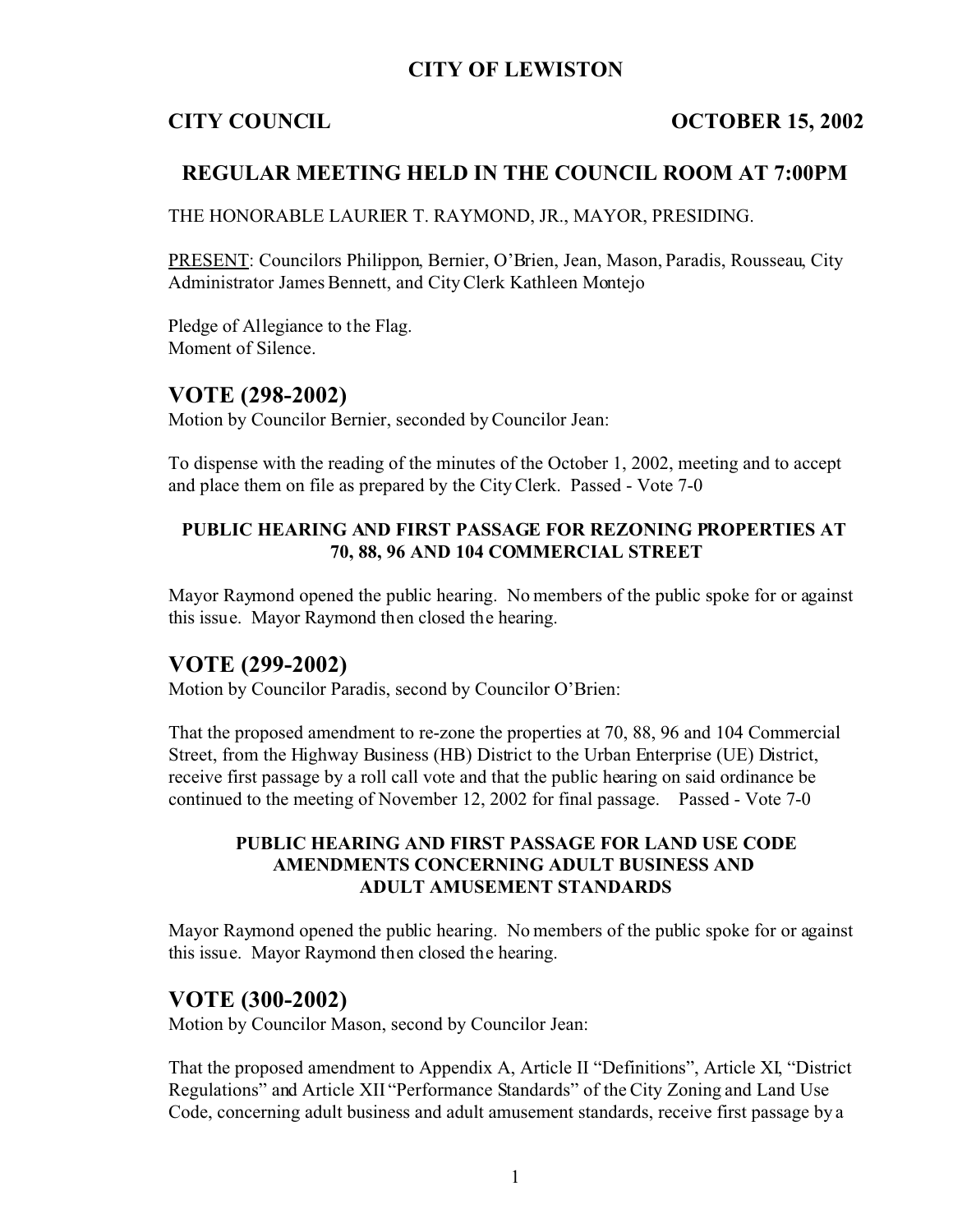roll call vote and that the public hearing on said ordinance be continued to the meeting of November 12, 2002 for final passage. Passed - Vote 7-0

### **PUBLIC HEARING REGARDING AMENDMENTS TO THE CITY OF LEWISTON AND WALMART STORES EAST, INC. AGREEMENT FOR DEVELOPMENT ASSISTANCE AND TAX INCREMENT FINANCING**

Mayor Raymond opened the public hearing. No members of the public spoke for or against this issue. Mayor Raymond then closed the hearing.

Development Director Greg Mitchell made a brief presentation. The development project includes approximately forty five million dollars in combined real estate and personal property investment in the City to establish a regional distribution facility and 350 jobs. The current agreement commits the City to make public infrastructure investment for this project. The amendment does not change the financial arrangement with Walmart in support of this project, but allows the City to "shelter" fifty percent of the personal property tax revenue to cover such items as city economic development staff salaries, city marketing programs, establishment of a city wetlands banking program, establishment of a commercial revolving loan fund and other economic development tools. The City is projected to save over \$1.3 million dollars if it "shelters" fifty percent of the personal property tax revenue.

# **VOTE (301-2002)**

Motion by Councilor Jean, second by Councilor Rousseau:

That the City Administrator is authorized to execute the attached Amendment to the Agreement for Development Assistance and Tax Increment Financing, dated December 28, 2001 between the City and Wal-Mart Stores East, Inc., and that such amendments to the agreement be incorporated into the Tax Increment Financing Application submitted to the Maine Department of Economic and Community Development. Passed - Vote 7-0

## **AMENDMENT TO THE AGREEMENT BETWEEN THE CITY OF LEWISTON AND GENDRON & GENDRON, GENDRON REALTY AND DOLARD GENDRON**

Mr. Mitchell stated the addendum to the agreement became necessary with the realignment of the Alfred Plourde Parkway closer to the project, as a result of relocating the Walmart project truck entrance to Goddard Road, which resulted in the need for City investment in a road extension into adjacent industrial land.

# **VOTE (302-2002)**

Motion by Councilor Philippon, second by Councilor Bernier:

That the City enter into an Amendment to the Agreement dated August 14, 2001 between the City, and Gendron & Gendron, Gendron Realty, and Dolard Gendron, and that the City Administrator be and hereby is authorized to execute and deliver said Amendment to the Agreement, on behalf of the City. Passed - Vote 7-0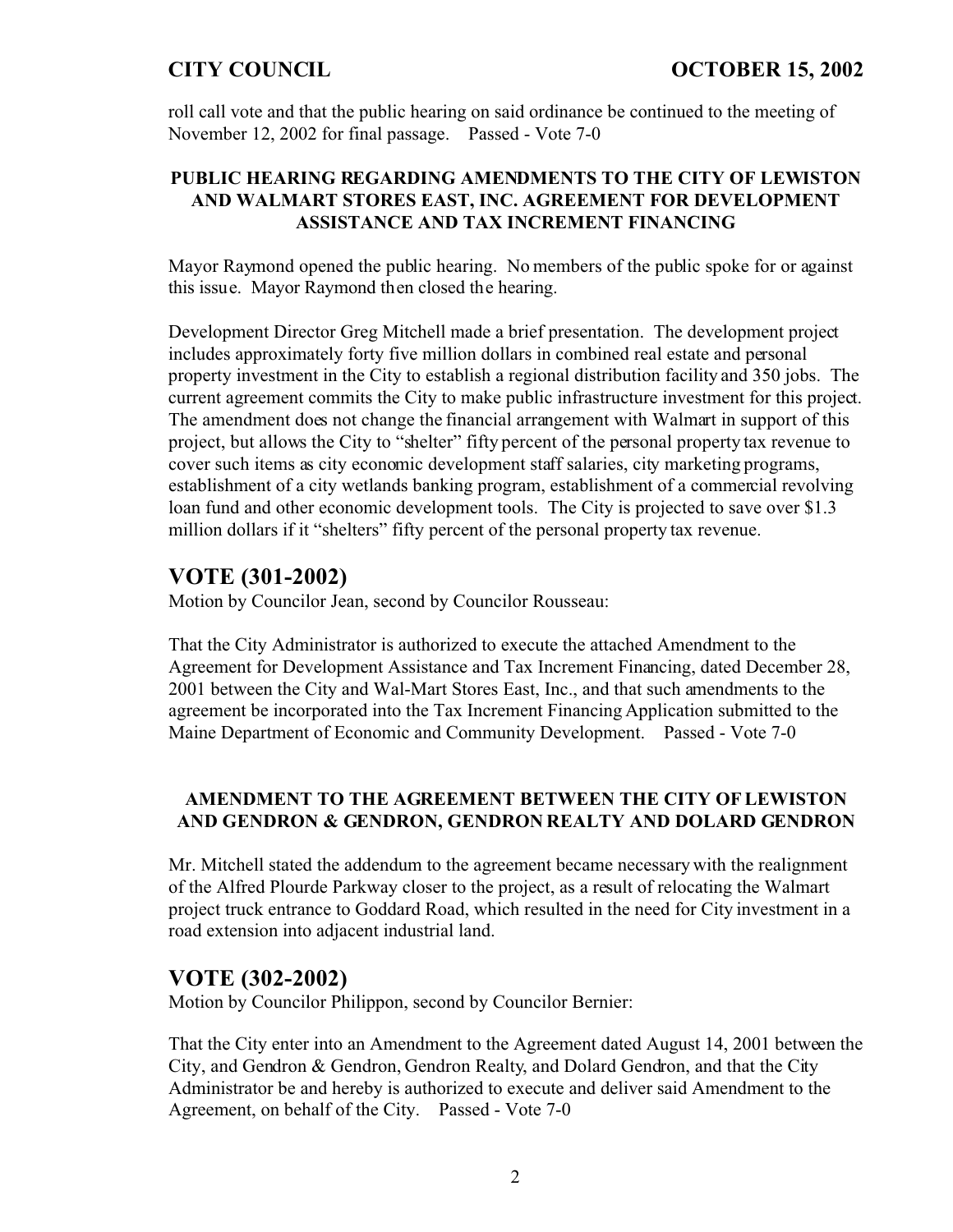# **CITY COUNCIL OCTOBER 15, 2002**

#### **ADDITIONAL BOND AUTHORIZATION FOR WALMART DISTRIBUTION FACILITY**

Mr. Mitchell reported this item relates to the need for an additional one million dollars in City investment in support of the Walmart project public infrastructure needs. The increased level of City public infrastructure investment is needed to support completion of the Public Works Operation Center with the sand, salt and storage facilities; road extension into Plourde Business Park and engineering and technical support.

## **VOTE (303-2002)**

Motion by Councilor O'Brien, second by Councilor Jean:

To authorize an additional \$1,000,000.00 to finance the necessary public infrastructure improvements associated with the Wal-Mart Distribution Facility and to finance the improvements through the issuance of a future bond issue. Passed - Vote 7-0

### **PUBLIC HEARING ON A LIQUOR LICENSE APPLICATION FOR THE THAI ELEPHANT, 875 LISBON STREET**

Mayor Raymond opened the public hearing. No members of the public spoke for or against this issue. Mayor Raymond then closed the hearing.

# **VOTE (304-2002)**

Motion by Councilor Paradis, second by Councilor Philippon:

To authorize the City Clerk's Office to approve the liquor license application for the Thai Elephant, 875 Lisbon Street, pending final approval from the state background check. Passed - Vote 6-0-1 (Councilor O'Brien abstained.)

### **PUBLIC HEARING ON A RENEWAL FOR A LIQUOR LICENSE APPLICATION AND SPECIAL AMUSEMENT PERMIT FOR THE OUTER LIMITS, 855 LISBON STREET**

Mayor Raymond opened the public hearing. The City Administrator stated the City received a petition from 33 residents of Summit Avenue regarding noise issues at the business. Petition organizer Ray Beaudoin of Summit Avenue addressed the Council and stated he has numerous complaints regarding noise levels, loud patrons leaving, music until 3am and noted it is impossible to sleep. He stated that during this past year, there were 646 police calls to the Promenade Mall, and 319 were for the Outer Limits for such issues as disorderly conduct, fighting, noise, hit and run, drugs, weapons, public drinking and so forth. Mr. Beaudoin called this business a magnet for trouble and a time bomb.

Resident Bob Lambert stated the bar is creating problems in the neighborhood. Mr. Saroy of Summit Avenue stated the neighbors want relief from the noise after 1:00am. Mr. Beaudoin said that even after the business closes, patrons remain in the parking lot and get very loud.

Michael Berube, owner of the Outer Limits, addressed the Council and stated he took over operations of the business three months ago. He noted he had a business partner who was in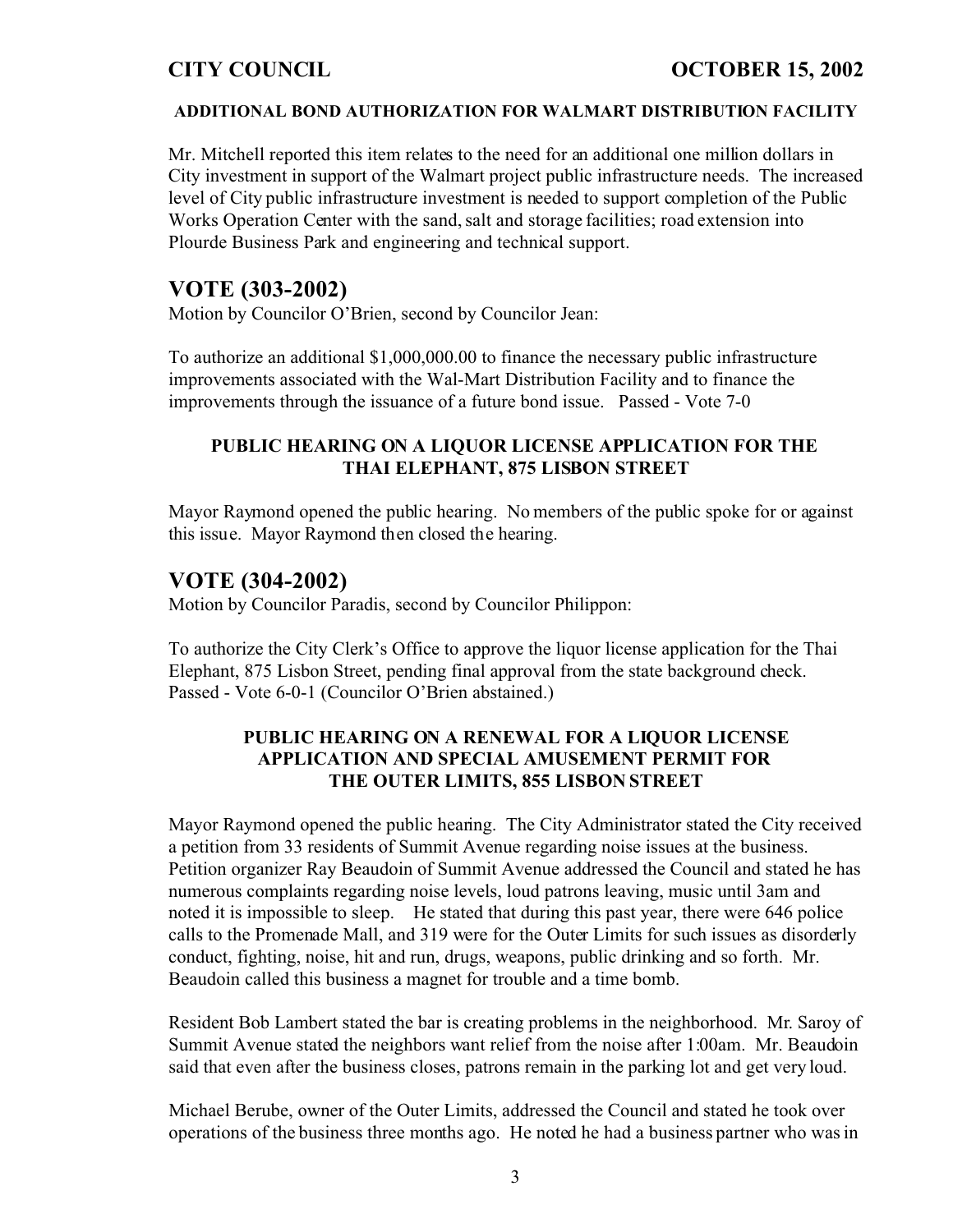charge of the club but now Mr. Berube is the manager. Mr. Berube said the business was closed for one and a half months during renovations, and there were still police calls in the area, because the area attracts people who want to hang out. He noted in the Lewiston police log, there are only three noise complaints listed during the past year. He said the current zone he is in allows for 60 decibels and he has checked his sound decibel meter and it records an average of 52 or 53 decibels at the peak times. Mr Berube stated he would like a chance to work with the neighborhood to resolve the issues. He said that the peak hours for his club business are 11pm - 3am. He noted that he is a large taxpayer in town regarding taxes on his businesses and he recognizes that both the resident and the business owner both have rights. Mr. Berube reminded Council that he hires off duty police officers to work at the business, per city ordinance, and he pays between \$500 and \$1000 each week for the police officers to be present. He will be trying new aspects for his business, such as adding pub-style food to attract people during an earlier time. Mr. Berube summarized by stating he has had no violations of his liquor license, he feels that having a police presence is good for the business and he will work to install sound barriers for the noise.

Mayor Raymond then closed the hearing.

Chief of Police William Welch stated the Police do not have any concerns regarding the liquor service in general, but do have issues with the activities after hours, between midnight and the 3:00 am closing time. Chief Welch said most of the police calls for the business are after midnight, but more police complaints are filed because there are police officers on scene so they are present when problems occur and can radio them in directly. The Chief reported that only three valid noise complaints were received in the past year. The officers respond with a decibel meter reader to determine the level of noise.

Councilor Bernier noted the business is located in a commercial zone. The decibel level at the business property line can be at 60 decibels, after 1:00am, per the City Code. The City Administrator recommended tabling both the liquor license issuance and the special amusement permit issuance until the November 12, 2002 Council meeting, the City will issue a letter to the state permitting an extension of his liquor license until then, and this will allow Mr. Berube time to prepare a formal letter outlining his plans for noise reduction improvements and other solutions to resolve the problems. If the written changes are not submitted by the next Council meeting, the recommendation will be to deny the license.

## **VOTE (305-2002)**

Motion by Councilor O'Brien, second by Councilor Bernier:

To continue the public hearing on this item to the Council meeting of November 12, 2002. Passed - Vote 7-0

### **PUBLIC HEARING FOR SPECIAL AMUSEMENT PERMIT FOR MIDTOWN ATHLETIC CLUB, 315 LISBON STREET**

Mayor Raymond opened the public hearing. No members of the public spoke for or against this issue. Mayor Raymond then closed the hearing.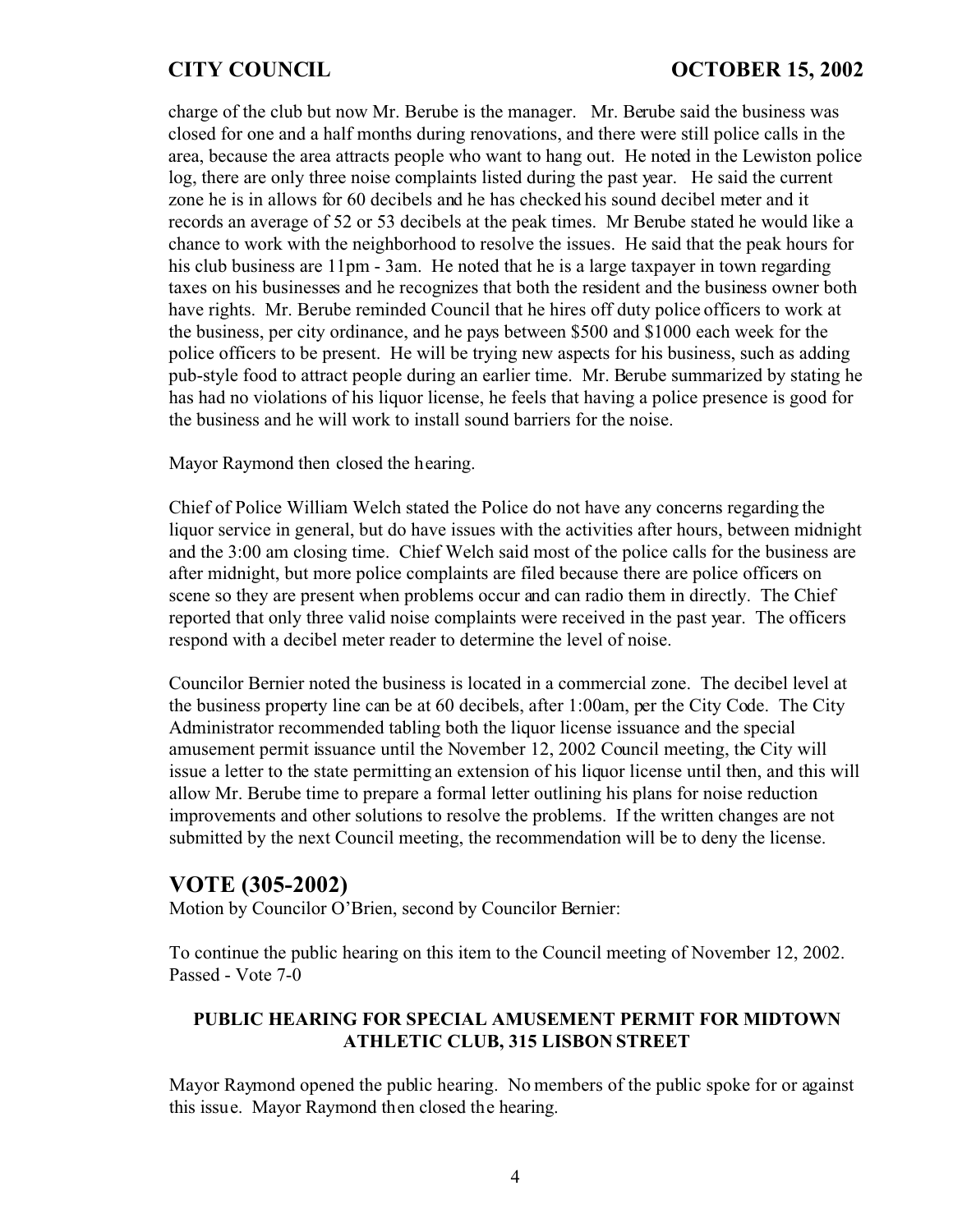# **VOTE (306-2002)**

Motion by Councilor Philippon, second by Councilor Paradis:

To grant a Special Amusement Permit for Dancing and Entertainment to Midtown Athletic Club, 315 Lisbon Street. Passed - Vote 7-0

## **CONTINUANCE OF PUBLIC HEARING FOR AMENDMENTS TO THE AMUSEMENTS AND ENTERTAINMENT ORDINANCE**

# **VOTE (307-2002)**

Motion by Councilor Jean, second by Councilor Paradis:

To continue the public hearing for the amendment to the Amusements and Entertainment ordinance to the Council meeting of November 12, 2002. Passed - Vote 6-0-1 (Councilor Mason abstained.)

## **DISCUSSION OF MUNICIPAL SUPPORT AND PARTICIPATION IN THE MAINE MUNICIPAL ASSOCIATION'S TAX REFORM PETITION INITIATIVE**

City Administration will work with the local schools and PTAs to line up volunteers to work at the tables to collect signatures.

# **VOTE (308-2002)**

Motion by Councilor O'Brien, second by Councilor Bernier:

To direct City Administration to seek community volunteers and to use limited municipal staff participation, only if necessary, to assist the Maine Municipal Association with the collection of signatures for the Tax Reform Citizen Initiative petition drive on November 5, 2002. Passed - Vote 6-1 (Councilor Jean opposed.)

## **AMENDMENT TO THE TRAFFIC SCHEDULE REGARDING PARKING PROHIBITED IN THE FIRE LANES ON KING AVENUE**

## **VOTE (309-2002)**

Motion by Councilor Jean, second by Councilor Paradis:

To adopt the proposed amendments to the Traffic Schedule for King Avenue, to prohibit parking on the south side of the street from Fair Street to Main Street, as outlined on the vote sheet. Passed - Vote 6-0-1 (Councilor Mason abstained.)

### **UPDATE FROM LEWISTON MILL REDEVELOPMENT CORPORATION REPRESENTATIVES**

Councilor Rousseau reported that LMRC recently signed with Caldwell Banker Realty to market the Mill complex.